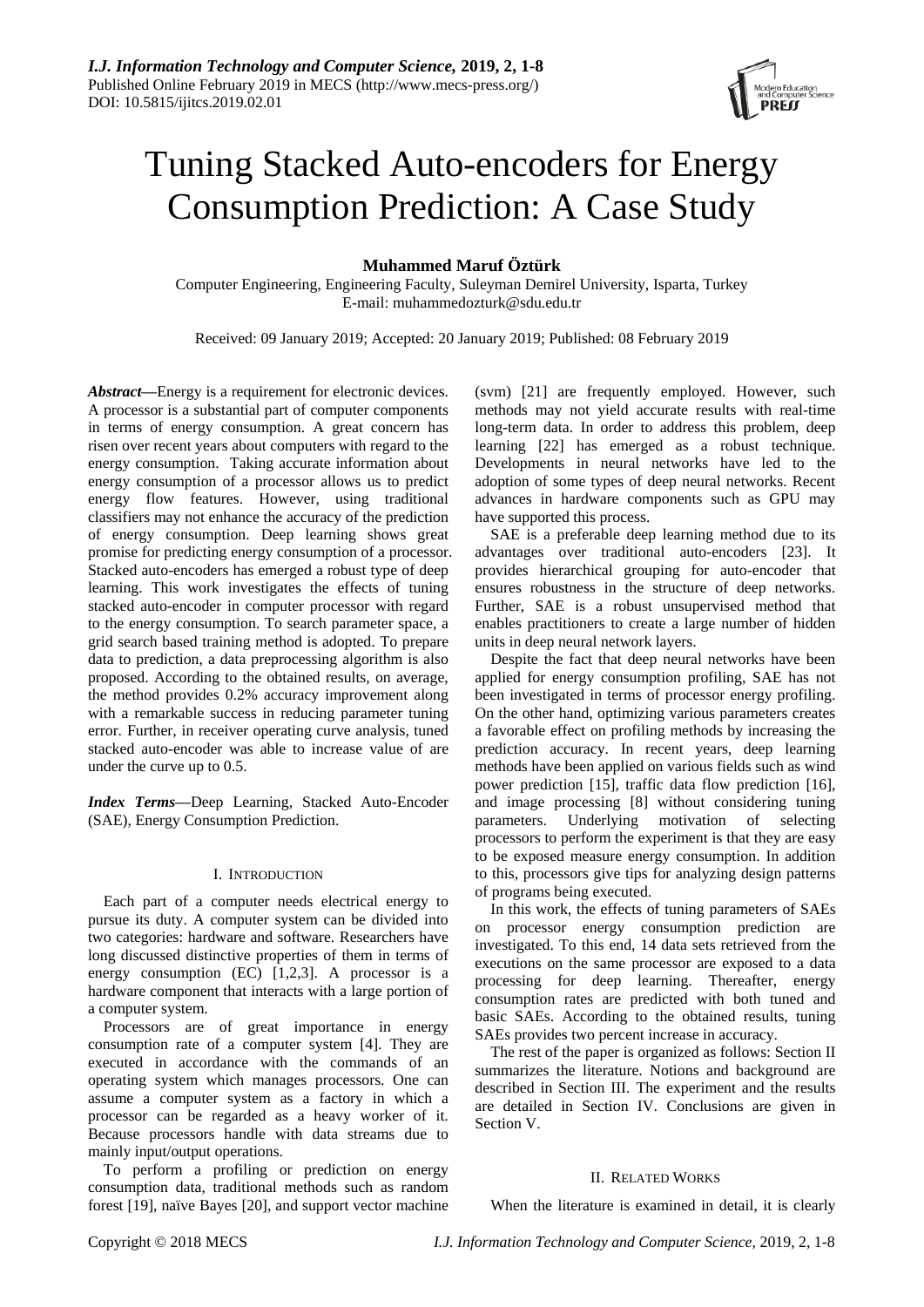seen that SAE has been generally applied for image processing, biomedical detection systems, speech and audio processing, and energy profiling.

Lin et al. [5] proposed a dynamic data-driven approach for stacked auto-encoders. Their method mainly depends on an association rule analysis to determine the weights of input data. A simulation was designed based on weather forecasting data. The method produced promising results for dynamic data environments that it was able to reduce average error rate up to 87%. One of the important application topics of SAEs is traffic flow prediction. Zhou et al. [6] proposed a SAE-based ensemble method that yielded higher accuracy than the alternatives such as ANN, LSBOOST, and SAE. Forecasting any trend requires a sophisticated method to build a reliable model. To this end, SAE could be a feasible solution. In [7], a stacked auto-encoder namely SAEN was developed for tourism demand forecasting. It outperformed some widely known competitive methods such as seasonal autoregressive integrated moving average, and multiple linear regressions.

There has been a great interest in the application of deep learning approach in image processing [8-10]. SAE was also applied on medical image processing. In, a SAE framework was developed for detecting nuclei on breast cancer histopathology images [11]. The method was then compared with nine alternatives. According to the results, SAE framework requires average training time. However, it yields the highest accuracy in almost minimum time compared with the others. Audio processing is another application field of SAE. Deep learning methods have a great potential to be applied on audio data. Such a method was proposed by Luo et al. [12] to detect double compressed audio in codec identification. SAE achieved better results than traditional methods including neural network and deep belief net. Proposed method was found to be very effective with large-scale data sets. The number of decoders and encoders is equal in traditional stacked auto-encoders. However, a recent study [13] presented a stacked auto-encoder having unequal number of encoders and decoders. The method was able to produce promising results for classification and compression problems. SAE is suitable for classification problems. For instance, in plant classification [14], three different auto-encoders were evaluated. The method achieved up to 93% accuracy for classification. Optimizing SAE parameters could create a favorable

effect on the learning problem being handled. In [15], a forecasting algorithm was designed using SAE and back propagation. To increase the accuracy of forecasting, particle swarm optimization was adopted. The method was then compared with basic back propagation and support vector machine. The error of the method is stable at increasing forecasting steps. Video processing is an interesting application area of SAE. For collision detection in densely loaded motorways, a SAE framework [16] tested on large videos. The method was able to detect collisions up to 77.5%. However, there are various threats to validate the method in low traffic patterns.

When some deep learning techniques are evaluated together, the size of training samples is crucial. In a comprehensive evaluation of three types of deep learning techniques [17], reducing the number of training instances adversely affect the accuracy. Lv et al. developed a deep learning method to predict traffic flow. They adopted a greedy algorithm to pre-train the deep neural network. The method was found superior to the competing ones such as support vector machine.

Romansky et al.'s work [25] may include more relevant experimental model to ours in literature. They used deep time series to predict mobile software energy consumption. According to their findings, deep neural models are competitive with state-of-the-art models such as SVM.

#### III. PRELIMINARIES

# *A. SAE*

An auto-encoder (AE) consists of a single layer. An output in an AE is used for generating input. An example of an AE is given in Fig. 1-a in which the weight matrix is represented with *W* and *b* denotes a bias vector. *H* and  $X_I$  are the outputs of hidden layer vectors. If input nodes are represented with  $x_0 \ldots x_n$ , *n* is the number of the nodes that are used for generating output *y.* Fig. 1-b shows a stacked auto-encoder that consists of multiple autoencoders. Each hidden layer output is used as the input of a higher level auto-encoder. Generally, top of SAE is considered as the highest level of auto-encoders. As the level increases, the number of input nodes reduces.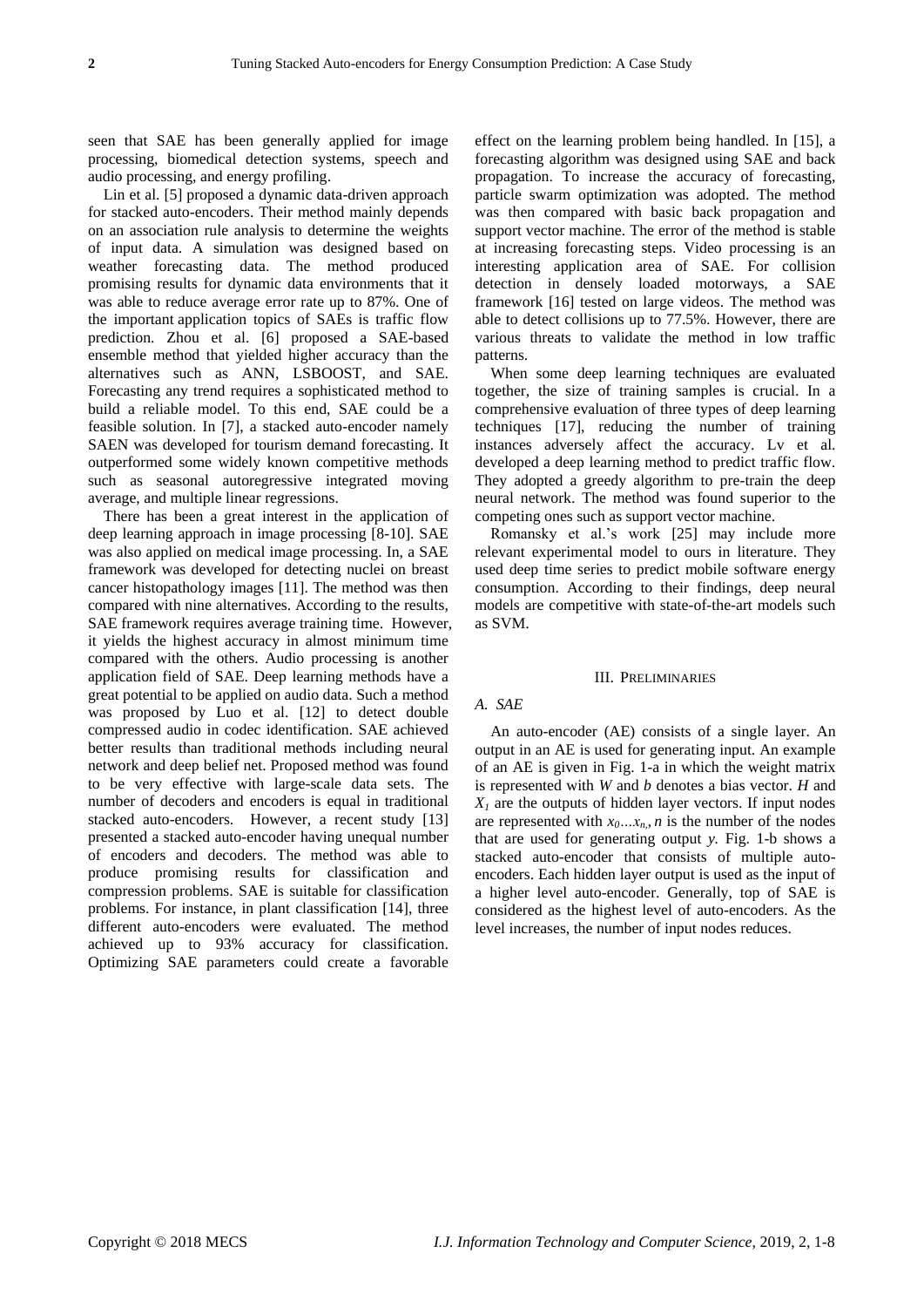

Fig.1. An illustration of auto-encoder and stacked auto-encoder (a) auto-encoder, (b) stacked auto-encoder

#### *B. Energy Consumption Prediction*

If some sets of energy data are denoted with  $e_1...e_m$ , *m* is the number of features. In a processor energy meter, these features could include some metrics such as elapsed time, cpu frequency, and processor power. In order to perform a prediction experiment,  $e_1 \dots e_m$  is generally divided into two data sets by using percentage split or fold-based cross validation. In this paper, 10 fold cross validation is repeated for 10 times. For each iteration, one part of the data sets is used for testing while nine parts are of testing.

Let *y* denote the class of a feature set. Since energy consumption rates change greatly in ranges, they should be factored via threshold values. For instance, in a data set, while 0.1-0.5 joules can be represented with 1, 0.6-1 and the other ranges can be represented with 2 and 0, respectively.

Energy consumption data have some metrics such as frequency, graphic frequency, and package power limit which are constant for all the instances. They should be eliminated before training process to obtain reliable prediction results.

#### *C. Measuring energy consumption on a computer system*

In a traditional way, energy consumption can be calculated via Eq. 1. Here *P* denotes the power spent in a specific time interval *T*. By multiplying these parameters, consumed energy can be calculated.

$$
E = PT \tag{1}
$$

To measure energy consumption, there are various alternatives depending on the device being analyzed. For instance, PETRA [26] is an energy meter that is used for measuring energy consumption of mobile programs. PETRA can be executed via a jar file that makes it easy to use. An address of an .apk is given to the user interface of PETRA by executing Monkey test runner. However, PETRA needs to be updated frequently so that it is very sensitive to the type of operating system.

Jalen [27] is another tool for measuring energy consumption of a program. It can be run via a jar file along with the path of the program to be measured. However, Jalen is for linux operating systems and it does not regard processor in terms of energy consumption.

In this paper, Intel Power Gadget [28,29] is employed for recording energy consumption of processors. It helps users to monitor and estimate processor package power.



Fig.2. Data monitoring screen of Intel Power Gadget.

Fig. 2 shows main screen of Intel Power Gadget. It provides users detail information including package power, GPU frequency, and temperature. In this screen, user starts monitoring by clicking log button. This operation creates a .csv file in which power consumption details are saved.

#### IV. METHOD

#### *A. Data Sets*

To generate energy consumption data sets, 14 software programs have been run in compliance with random 100 test cases. Intel power gadget has been used for recording data sets. It is a user friendly tool that records energy consumption details of processors while executing some processes. Recorded features are as follows: System Time, Read Time Stamp Counter, Elapsed Time (sec),CPU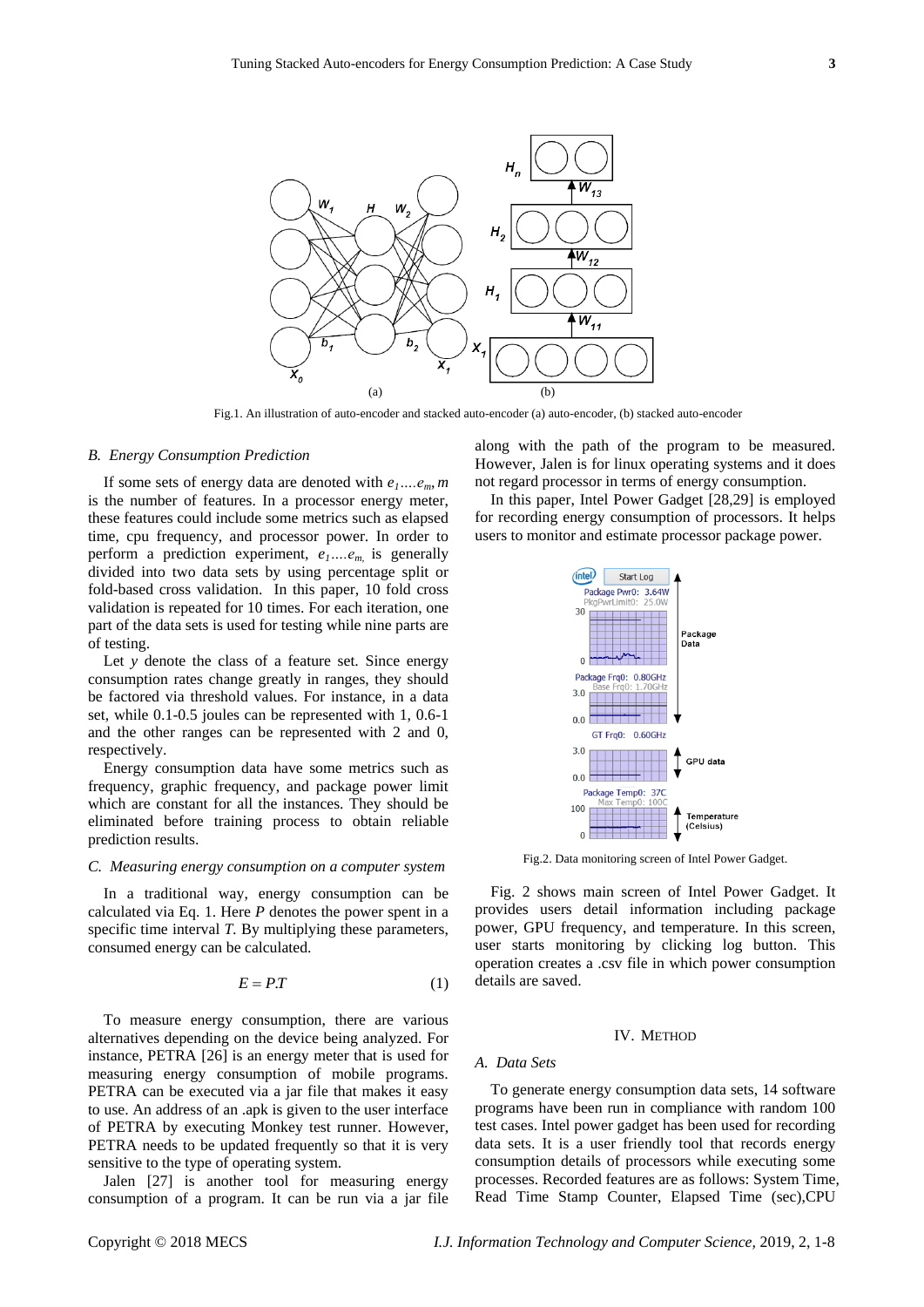Frequency\_0(MHz), Processor Power\_0(Watt), Cumulative Processor Energy\_0(Joules), Cumulative Processor Energy 0(mWh), IA Power 0(Watt), Cumulative IA Energy\_0(Joules), Cumulative IA Energy\_0(mWh), Package Temperature\_0(C), Package Hot 0, GT Power 0(Watt), Cumulative GT Energy\_0(Joules), Cumulative GT Energy\_0(mWh), Package Power Limit  $0$ (Watt), and GT Frequency(MHz). IA denotes package and cores, whereas, GT is the graphic processing unit.

## *B. Data Preprocessing*

Input, output, and main steps of the preprocessing operations are given in Algorithm 1. Here EC represents a matrix of energy consumption values.

Algorithm 1 is used for preparing data sets to be exposed to SAE. 1-4 steps are designed for eliminating features having constant values. For instance, GT Frequency (MHz) has been eliminated because it is 600 for all the instances. 5-9 steps are for deleting nonnumeric values of the data sets. In the experiment, IA Power  $0$  (Watt) feature is determined as prediction class. Step 10 assigns *i* to 11 that is the number of features after nine steps. Energy consumption values changes between 0-2 for all the test cases so that 11-16 steps make IA Power 0 suitable for prediction by changing its values to 0 or 1 by considering energy consumption rates that enables us to perform receiver operating characteristic analysis.

| Algorithm 1. Proposed data preprocessing          |  |
|---------------------------------------------------|--|
| algorithm.                                        |  |
| Input: EC matrix including recorded instances.    |  |
| As n denotes the number of rows, m represents the |  |
| number of columns.                                |  |
| Output: New EC matrix                             |  |
| $1. For i \leftarrow -1$ to m                     |  |
| $\frac{2}{3}$<br>If(isStable( $EC_i$ ))           |  |
| $Delete(EC_i)$                                    |  |
| 4. End For                                        |  |
| 5. For $\leftarrow$ 1 to m                        |  |
| For $j \leftarrow 1$ to n                         |  |
| 7.<br>DeleteNonNumeric $(EC_{ii})$                |  |
| 8.<br>End For                                     |  |
| 9. End For                                        |  |
| 10. i $\leftarrow$ 11 (This column includes       |  |
| IA_Energy values to be predicted)                 |  |
| $11.Forj$ $\longrightarrow$ 1 to n                |  |
| $12. \quad \text{If}(EC_{ji} < 1)$                |  |
| 13. $EC_{ji} = 0$                                 |  |
| 14. Else                                          |  |
| $15.$ $EC_{ii} = 1$                               |  |
| 16. End For                                       |  |
| 17. Return $EC$                                   |  |

## *C. Tuning Parameters of SAE*

Grid search algorithm is used with manual grid in the experiment. It is a simple tuning strategy that searches a given list of hyperparameters. Grid search selects the best parameters from search space by comparing performance parameters. If total number of predictions is denoted with *P* in the dimension *d,* the complexity for *m* steps can be

formulated as in Eq. 2 in which possible choices of each parameter are *c*.

$$
O(\frac{p}{m} * c^d \cos(\sigma^*(\lambda)))
$$
 (2)

| Algorithm 2. Tuning procedure for SAE based on                  |  |  |  |
|-----------------------------------------------------------------|--|--|--|
| grid search                                                     |  |  |  |
| $1. D \leftarrow$ read csv file                                 |  |  |  |
| 2. $D_{th}$ , $D_{t2}$ $\longrightarrow$ divide(D)              |  |  |  |
| 3. control < trainControl(method="repeatedcv",                  |  |  |  |
| $number=10$ , repeats=3)                                        |  |  |  |
| 4. $grid$ = expand.grid(layer 1= $c(80,85,90)$ ),               |  |  |  |
| $[layer2=c(10,20,25), layer3=c(2,3,5), hidden dropout=3,$       |  |  |  |
| $visible dropout=3)$                                            |  |  |  |
| 5. parameters $\longleftarrow$ train(energy~., data= $D_{ij}$ , |  |  |  |
| method="dnn", trControl=control, tuneGrid=grid)                 |  |  |  |

The experiment is performed with R package via "caret" and "mxnet" libraries. "caret" is a machine learning library coded with S language of R to perform tuning algorithms. "mxnet" provides practitioners to create deep neural networks for specific purposes. They are easy to learn for practitioners who cope with tuning problems of machine learning algorithms. Algorithm 2 searches best parameters of SAE. First, as in step 1, data is read from a "csv" file. Thereafter, it is divided into training and testing parts (Dt1, Dt2). Step 3 determines control method which is utilized in Step 5 for training via grid search. The bounds of parameter space are in Step 4.

| Algorithm 3. Prediction procedure based on SAE.          |  |  |
|----------------------------------------------------------|--|--|
| 1. model $\longleftarrow$ mx.mlp( $D_{tl}$ , parameters, |  |  |
| eval.metric=mx.metric.accuracy)                          |  |  |
| 2. preds $\longleftarrow$ predict(model, $D_{t2}$ )      |  |  |
| 3. control < trainControl(method="repeatedcv",           |  |  |
| $number=10$ , repeats=10)                                |  |  |
| 4. pred.label $\longleftarrow$ max.col(t(preds))-1       |  |  |
| 5. table(pred.label, $D_{\theta}$ )                      |  |  |
|                                                          |  |  |

Algorithm 3 predicts energy consumption rates by using detected parameters of SAE. Parameters are produced by Algorithm 2. "mx.mlp" function generates SAEs to build model. Step 2 predicts energy consumption rates based on optimized SAE model. Energy consumption prediction is a multi-class problem so that softmax function is used in the model for assign probability to each class. Eq. 3 calculates softmax function. Here  $f(x)$  denotes softmax function and x is an input vector. *K* is the number of output units and *i*  enumerates output units.

$$
f(x)_{i} = \frac{e^{x_{i}}}{\sum_{j=1}^{K} e^{x_{i}}}
$$
 (3)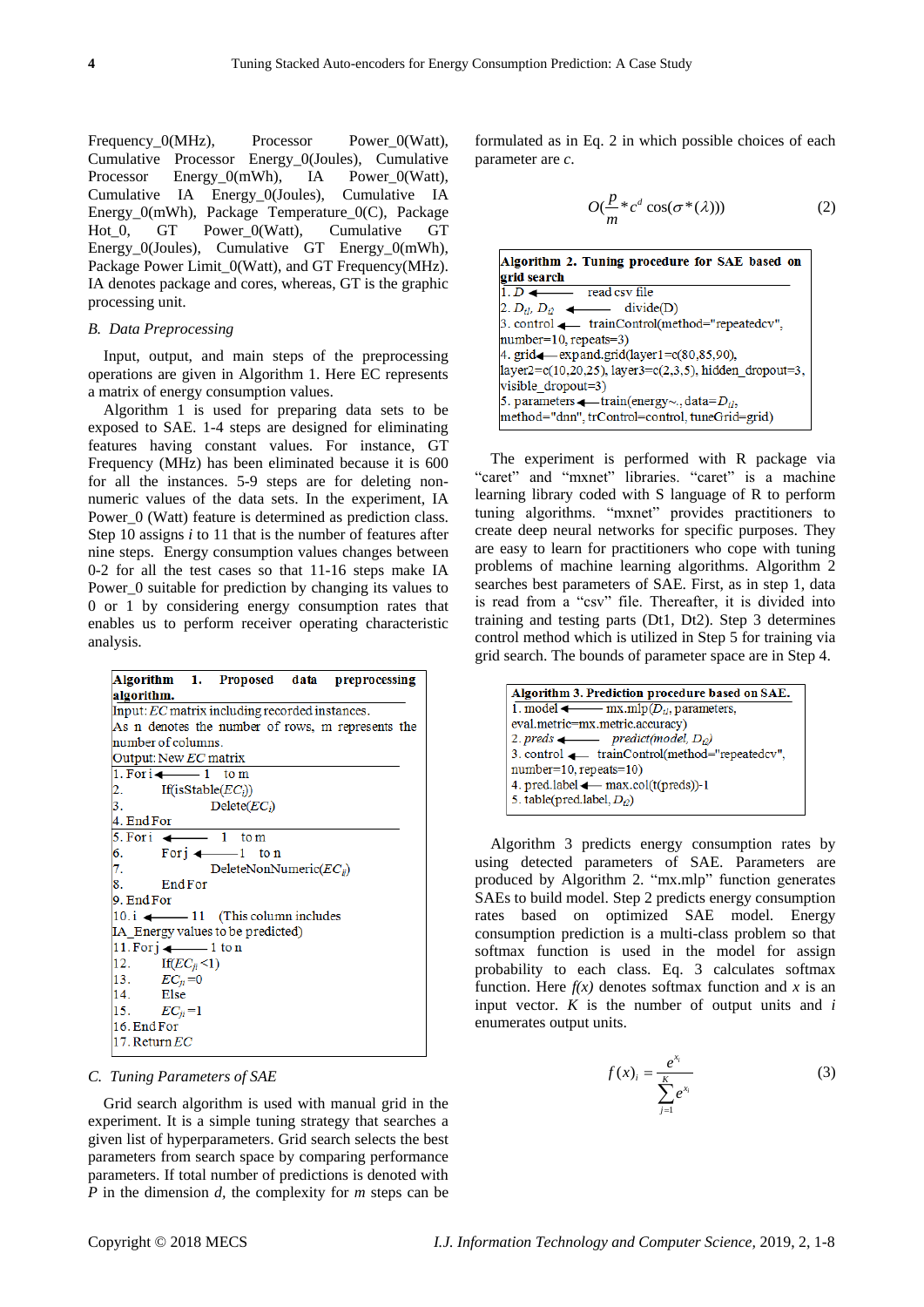| Name        | Formula                           |  |
|-------------|-----------------------------------|--|
| TPR         | $TP/(TP+FN)$                      |  |
| FPR         | $FP/(FP+TN)$                      |  |
| accuracy    | $(TP+TN)/(TP+TN+FP+FN)$           |  |
| <b>RMSE</b> | $\frac{1}{n}\sum_{i=1}^n (yi-zi)$ |  |

Table 1. Formulas of performance parameters.

#### *D. Performance Parameters*

Three performance indexes are used in the experiment to evaluate the effectiveness of tuning. They are rootmean square error (RMSE), accuracy, and area under the curve (AUC) which is obtained drawing true positive rate (TPR) against false positive rate (FPR). The formulas of the performance measures are given in Table 1. For RMSE,  $y_i$  is the observed energy consumption, and  $z_i$  is the predicted energy consumption. *n* is the number of observations. Other formulas are generated from the notions of confusion matrix.

# *E. Results*

Mean accuracy values of the experiment are presented in Table 2. Tuned and basic SAEs are compared with 20 epochs. According to the obtained findings, in the second iteration, tuned SAE was able to achieve the best accuracy with 0.742857. On the other hand, the best accuracy of SAE is 0.542857. Further, in basic SAE, as the number of iterations increases, accuracy declines inconsistently that for some iterations, accuracy increases. Using tuning operation on SAE improved accuracy up to 0.2.

Table 2. Mean accuracy values of 100 test cases. Bold-faced values are the best for each column.

| Iteration number | <b>Tuned SAE</b> | Basic SAE with random |
|------------------|------------------|-----------------------|
|                  |                  | parameters            |
| 1                | 0.67619          | 0.542857              |
| $\overline{c}$   | 0.742857         | 0.533333              |
| 3                | 0.742857         | 0.552381              |
| $\overline{4}$   | 0.742857         | 0.552381              |
| 5                | 0.742857         | 0.485714              |
| 6                | 0.742857         | 0.485714              |
| 7                | 0.742857         | 0.466667              |
| 8                | 0.742857         | 0.485714              |
| 9                | 0.742857         | 0.495238              |
| 10               | 0.742857         | 0.495238              |
| 11               | 0.742857         | 0.47619               |
| 12               | 0.742857         | 0.466667              |
| 13               | 0.742857         | 0.47619               |
| 14               | 0.742857         | 0.438095              |
| 15               | 0.742857         | 0.438095              |
| 16               | 0.742857         | 0.47619               |
| 17               | 0.742857         | 0.466667              |
| 18               | 0.742857         | 0.47619               |
| 19               | 0.742857         | 0.438095              |
| 20               | 0.742857         | 0.438095              |

| layer1 | layer2 | layer3                  | <b>RMSE</b> | Rsquared |
|--------|--------|-------------------------|-------------|----------|
| 80     | 10     | $\overline{c}$          | 0.51488     | 0.16805  |
| 80     | 10     | $\overline{\mathbf{3}}$ | 0.528638    | 0.141662 |
| 80     | 10     | 5                       | 0.511084    | 0.144412 |
| 80     | 20     | $\overline{c}$          | 0.518676    | 0.189492 |
| 80     | 20     | $\overline{3}$          | 0.521836    | 0.175013 |
| 80     | 20     | 5                       | 0.522578    | 0.156506 |
| 80     | 25     | $\overline{c}$          | 0.507903    | 0.149588 |
| 80     | 25     | 3                       | 0.532979    | 0.175687 |
| 80     | 25     | 5                       | 0.501979    | 0.184426 |
| 85     | 10     | $\overline{c}$          | 0.507076    | 0.164327 |
| 85     | 10     | 3                       | 0.506222    | 0.17498  |
| 85     | 10     | 5                       | 0.516843    | 0.1605   |
| 85     | 20     | $\overline{c}$          | 0.520204    | 0.128154 |
| 85     | 20     | 3                       | 0.509162    | 0.148409 |
| 85     | 20     | 5                       | 0.519032    | 0.158413 |
| 85     | 25     | $\overline{c}$          | 0.52041     | 0.117148 |
| 85     | 25     | 3                       | 0.533475    | 0.154795 |
| 85     | 25     | 5                       | 0.522118    | 0.159829 |
| 90     | 10     | $\overline{2}$          | 0.513195    | 0.180583 |
| 90     | 10     | 3                       | 0.519889    | 0.151531 |
| 90     | 10     | 5                       | 0.522863    | 0.161013 |
| 90     | 20     | $\overline{c}$          | 0.517321    | 0.182455 |
| 90     | 20     | 3                       | 0.532141    | 0.141483 |
| 90     | 20     | 5                       | 0.515681    | 0.14772  |
| 90     | 25     | $\overline{c}$          | 0.507656    | 0.137887 |
| 90     | 25     | 3                       | 0.528421    | 0.171819 |
| 90     | 25     | 5                       | 0.513364    | 0.122673 |

Table 3. Mean RMSE results for tuned SAE. Bold-faced value is the best.

Table 3 shows average grid search results of the test cases in terms of tuned SAE. Best configurations are determined by searching optimal number of hidden layers in layer1, layer2, and layer3. According to the experimental results, (85, 25, 5) is the optimal. Compared to the basic SAE, tuned SAE reduced RMSE up to 0.5 that basic SAE was able to achieve 0.57 RMSE with random parameters.



Fig.3. ROC curve of SAE generated using random instances without tuning.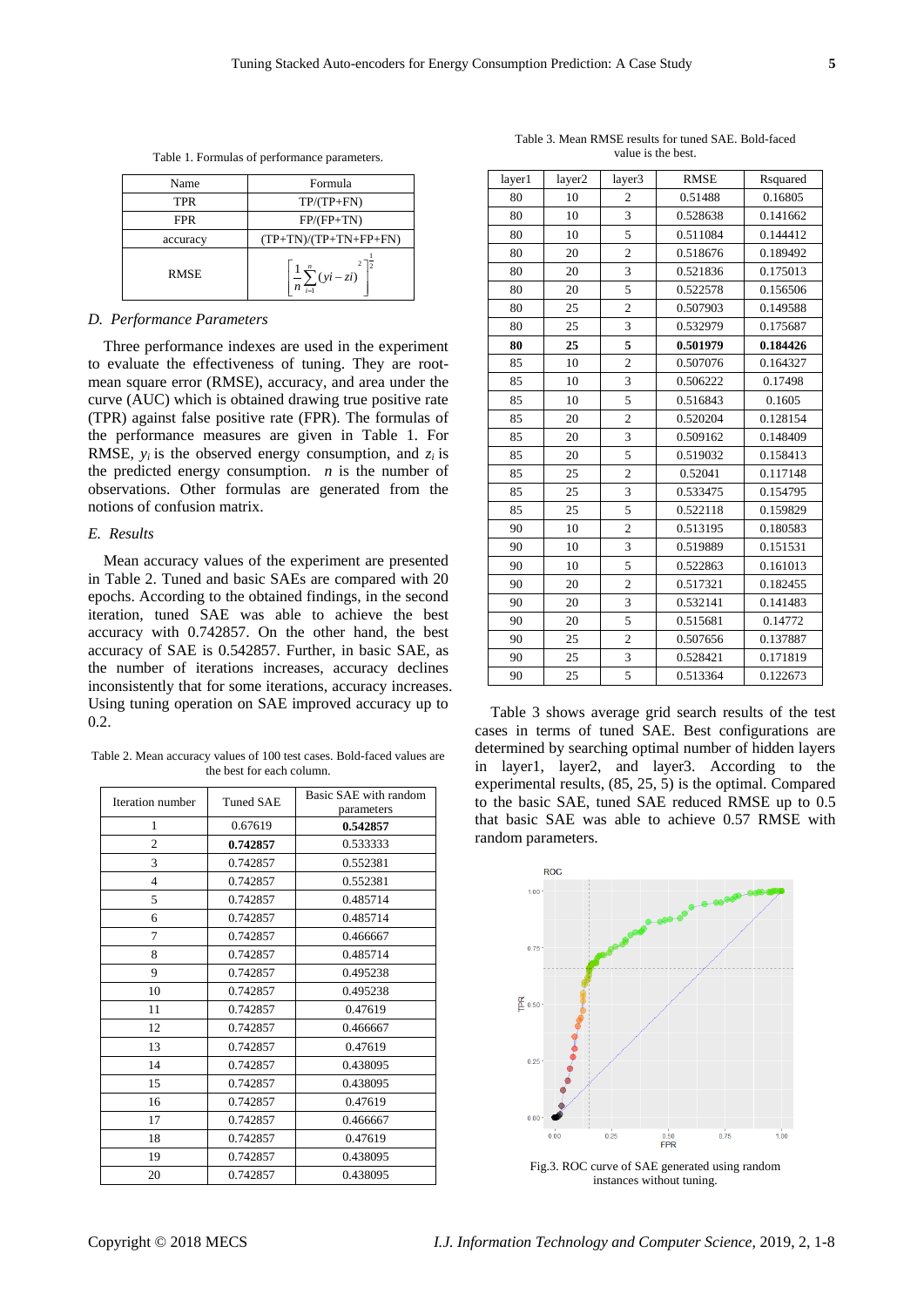Fig. 3-4 illustrate AUC values of basic and tuned SAE, respectively. Basic SAE achieved 0.79 value of AUC, whereas tuned SAE outperformed it with 0.84 value of AUC. Selected test cases may have affected this difference. However, RMSE results support the evidence provided by values of AUC. Using merely energy consumption data retrieved from processor could create a threat to the validity. However, performing a preprocessing on EC data as in this paper helps removing that threat.

#### *F. Threats to the Validity*

Executing test cases having similar coding structure could create an internal threat. To alleviate this threat, a random selection has been made on the test case pool.

Using same parameter settings for comparing tuned SAE with basic SAE could create misleading results. We changed parameter settings randomly in basic SAE to create a reliable comparison setting.



Fig.4. ROC curve of SAE generated via tuning based on grid search.

Algorithm 1 is suitable for imperfect data instances so that it was compared with three alternatives including Expectation-Maximization (EM) [30], Multiple Imputation (MI) [31], and K-nearest Neighbor Imputation (kNNI) [32]. Complexities of those methods are presented in Table 4. For EM, *m* is the iteration and *n* denotes the number of parameters. While *k* denoted the number of steps in MI, *l* is the number of versions of the data set. For kNNI, n represents the number of instances and d is the number of dimensions. Even in worst case, Algorithm 1 shows competitive complexity compared with EM and kNNI. On the other hand, MI yields lower complexity than Algorithm 1 in some cases.

|  | Table 4. Complexity comparison of similar algorithms. |  |
|--|-------------------------------------------------------|--|

| Method                        | Complexity   |
|-------------------------------|--------------|
| EМ                            | $O(m.n^{3})$ |
| MI                            | $O(kl+1)$    |
| kNNI                          | O(nd)        |
| Proposed method (Algorithm 1) | O(m.n)       |

#### V. CONCLUSIONS

This study focuses on tuning SAEs to improve prediction performance of energy consumption of processors. In this respect, a data preprocessing algorithm is proposed to make data suitable for prediction. To evaluate the findings, tuned SAE has been compared with basic SAE. According to the study results, selecting random parameters to execute a SAE based model does not perform well in terms of prediction accuracy and RMSE. Instead, using parameter search methods such as grid search increases prediction performance remarkably. However, as in [24], developing sophisticated tuning methods may provide new insights into energy consumption prediction.

SAEs have been applied in various fields in recent years. Generally speaking, almost all the studies including a SAE based method for predicting real-time data streams use same evaluation metrics. Developing problem-oriented metrics for SAE may deepen our knowledge to find suitable solution.

#### **REFERENCES**

- [1] P. I. Pénzes and A. J. Martin, "Energy-delay efficiency of VLSI computations," *Proceedings of the 12th ACM Great Lakes symposium on VLSI*, pp. 104-111, 2002.
- [2] L. Senn, E. Senn, and C. Samoyeau, "Modelling the power and energy consumption of NIOS II softcores on FPGA," *Cluster computing workshops (cluster workshops) IEEE international conference on*, pp. 179-183, 2012.
- [3] A. Sinha and A. P. Chandrakasan, "JouleTrack: a web based tool for software energy profiling," In Proceedings of the 38th annual Design Automation Conference, pp. 220-225, June 2001.
- [4] S. Lee, A. Ermedahl, S. L. Min, and N. Chang, "An accurate instruction-level energy consumption model for embedded risc processors," *Acm Sigplan Notices*, vol. 36, no. 8, pp. 1-10, 2001.
- [5] Y. S. Lin, C. C. Chiang, J. B. Li, Z. S. Hung, and K. M. Chao, "Dynamic fine-tuning stacked auto-encoder neural network for weather forecast," *Future Generation Computer Systems*, vol. 89, pp. 446-454, 2018.
- [6] T. Zhou, G. Han, X. Xu, Z. Lin, C. Han, Y. Huang, and J. Qin, "δ-agree AdaBoost stacked autoencoder for shortterm traffic flow forecasting," *Neurocomputing*, vol. 247, pp. 31-38, 2017.
- [7] S. X. Lv, L. Peng, and L. Wang, "Stacked autoencoder with echo-state regression for tourism demand forecasting using search query data," *Applied Soft Computing*, vol. 73, pp. 119-133, 2018.
- [8] K. He, X. Zhang, S. Ren, and J. Sun, "Deep residual learning for image recognition," *Proceedings of the IEEE conference on computer vision and pattern recognition*, pp. 770-778, 2016.
- [9] T. H. Chan, K. Jia, S. Gao, J. Lu, Z. Zeng, and Y. Ma, "PCANet: A simple deep learning baseline for image classification?," *IEEE Transactions on Image Processing*, vol.24, no. 12, pp. 5017-5032, 2015.
- [10] D. Shen, G. Wu, and H. I. Suk, "Deep learning in medical image analysis," *Annual review of biomedical engineering*, vol. 19, pp. 221-248, 2017.
- [11] J. Xu, L. Xiang, Q. Liu, H. Gilmore, J. Wu, J. Tang, and A. Madabhushi, "Stacked sparse autoencoder (SSAE) for nuclei detection on breast cancer histopathology images. *IEEE transactions on medical imaging*, vol. 35,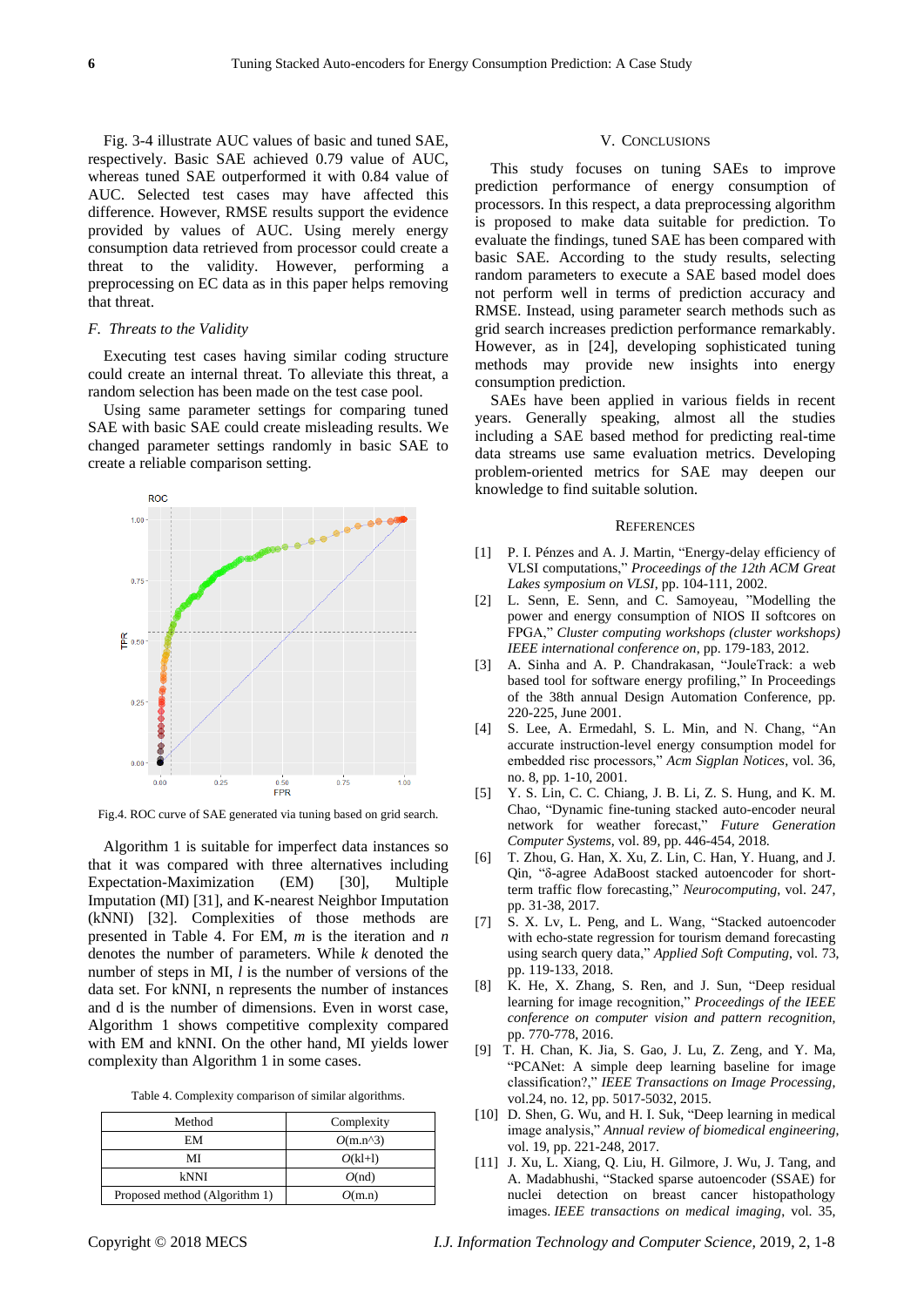no. 1, pp. 119-130, 2016.

- [12] D. Luo, R. Yang, B. Li, and J. Huang, "Detection of double compressed AMR Audio using stacked autoencoder," *IEEE Transactions on Information Forensics and Security*, vol. 12, no. 2, pp. 432-444, 2017.
- [13] A. Majumdar and A. Tripathi, "Asymmetric stacked autoencoder," *Neural Networks (IJCNN) International Joint Conference,* pp. 911-918, 2017.
- [14] M. Yang, A. Nayeem, and L. L. Shen, "Plant classification based on stacked autoencoder," *Technology, Networking, Electronic and Automation Control Conference (ITNEC)*, pp. 1082-1086, 2017.
- [15] R. Jiao, X. Huang, X. Ma, L. Han, and W. Tian, "A Model Combining Stacked Auto Encoder and Back Propagation Algorithm for Short-Term Wind Power Forecasting," *IEEE Access*, vol. 6, pp. 17851-17858, 2018.
- [16] D. Singh and C. K. Mohan, "Deep Spatio-Temporal Representation for Detection of Road Accidents Using Stacked Autoencoder," *IEEE Transactions on Intelligent Transportation Systems*, in press.
- [17] V. Singhal, A. Gogna, and A. Majumdar, "Deep dictionary learning vs deep belief network vs stacked autoencoder: An empirical analysis," *International conference on neural information processing*, pp. 337-344, 2016.
- [18] Y. Lv, Y. Duan, W. Kang, Z. Li, and F. Y. Wang, "Traffic flow prediction with big data: A deep learning approach," *IEEE Trans. Intelligent Transportation Systems*, vol. 16 no. 2, pp. 865-873, 2015.
- [19] M. A. Beghoura, A. Boubetra, and A. Boukerram, "Green software requirements and measurement: random decision forests-based software energy consumption profiling," *Requirements Engineering*, vol. 22, no. 1, pp. 27-40, 2017.
- [20] A. L. França, R. Jasinski, P. Cemin, V. A. Pedroni, and A. O. Santin, "The energy cost of network security: A hardware vs. software comparison," *Circuits and Systems (ISCAS) IEEE International Symposium*, pp. 81-84, 2015.
- [21] A. S. Ahmad, M. Y. Hassan, M. P. Abdullah, H. A. Rahman, F. Hussin, H. Abdullah, and R. Saidur, "A review on applications of ANN and SVM for building electrical energy consumption forecasting," *Renewable and Sustainable Energy Reviews*, vol. 33, no. 1, pp. 102- 109, 2014.
- [22] D. N. Lane, S. Bhattacharya, P. Georgiev, C. Forlivesi, L. Jiao, L. Qendro, and F. Kawsar, F. "Deepx: A software accelerator for low-power deep learning inference on mobile devices," *Proceedings of the 15th International Conference on Information Processing in Sensor Networks*, p. 23, 2016.
- [23] P. Vincent, H. Larochelle, I. Lajoie, Y. Bengio, and P. A. Manzagol, "Stacked denoising autoencoders: Learning useful representations in a deep network with a local denoising criterion," *Journal of machine learning research*, pp. 3371-3408, 2010.
- [24] H. Zhan, G. Gomes, X. S. Li, K. Madduri, and K. Wu, "Efficient Online Hyperparameter Optimization for Kernel Ridge Regression with Applications to Traffic Time Series Prediction," *arXiv preprint arXiv:1811.00620*, 2018.
- [25] S. Romansky, N. C. Borle, S. Chowdhury, A. Hindle, and R. Greiner, "Deep Green: modelling time-series of software energy consumption," In Software Maintenance and Evolution ICSME, pp. 273-283, 2017.
- [26] D. Di Nucci, F. Palomba, A. Prota, A. Panichella, A. Zaidman, and A. De Lucia, "Petra: a software-based tool for estimating the energy profile of android applications," *Proceedings of the 39th International Conference on Software Engineering Companion*, pp. 3-6, 2017.
- [27] D. Feitosa, R. Alders, A. Ampatzoglou, P. Avgeriou, and E. Y. Nakagawa, "Investigating the effect of design patterns on energy consumption," *Journal of Software: Evolution and Process*, vol. 29, no. 2, 2017.
- [28] B. R. Bruce, J. Petke, and M. Harman, "Reducing energy consumption using genetic improvement," *Proceedings of the Annual Conference on Genetic and Evolutionary Computation*, pp. 1327-1334, 2015.
- [29] G. Bekaroo, C. Bokhoree, and C. Pattinson, "Power measurement of computers: analysis of the effectiveness of the software based approach," *Int. J. Emerg. Technol*. *Adv. Eng*, vol. 4, no. 5, pp. 755-762, 2014.
- [30] G. K. Van Steenkiste and J. Schmidhuber, "Neural expectation maximization," *Advances in Neural Information Processing Systems*, pp. 6691-6701, 2017.
- [31] P. Li, E. A. Stuart, and D. B. Allison, "Multiple imputation: a flexible tool for handling missing data," *Jama*, vol. 314, no. 18, pp. 1966-1967, 2015.
- [32] Y. H. Kung, P. S. Lin, and C. H. Kao, "An optimal knearest neighbor for density estimation," Statistics & Probability Letters, vol. 82, no. 10, pp. 1786-1791, 2012

#### APPENDIX A CODE SNIPPET FOR TUNING SAE

library(mxnet) set.seed(7) # load the library library(caret) mydata=read.csv("energyDraw.csv") train.ind =  $c(1:50, 100:150)$  $train.x = data.matrix(mydata[train.info, 1:11])$ train.y = mydata[train.ind, 11] test.x = data.matrix(mydata[-train.ind, 1:11]) test.y = mydata[-train.ind, 11] # prepare training scheme control <- trainControl(method="repeatedcv", number=10, repeats=10) # design the parameter tuning grid grid  $\langle$ - expand.grid(layer1=c(80,85,90), layer2=c(10,20,25), layer3=c(2,3,5), hidden\_dropout=1, visible\_dropout=1) # train the model model <- train(energy~., data=train.x, method="dnn", trControl=control, tuneGrid=grid) # summarize the model print(model)

# **Authors' Profiles**



**M. Maruf Öztürk:** Received his Master and Ph. D. degree at 2012 and 2016, respectively from Computer Engineering Department of University of Sakarya. Currently he works as a researcher at Computer Engineering Department of Suleyman Demirel University. His main